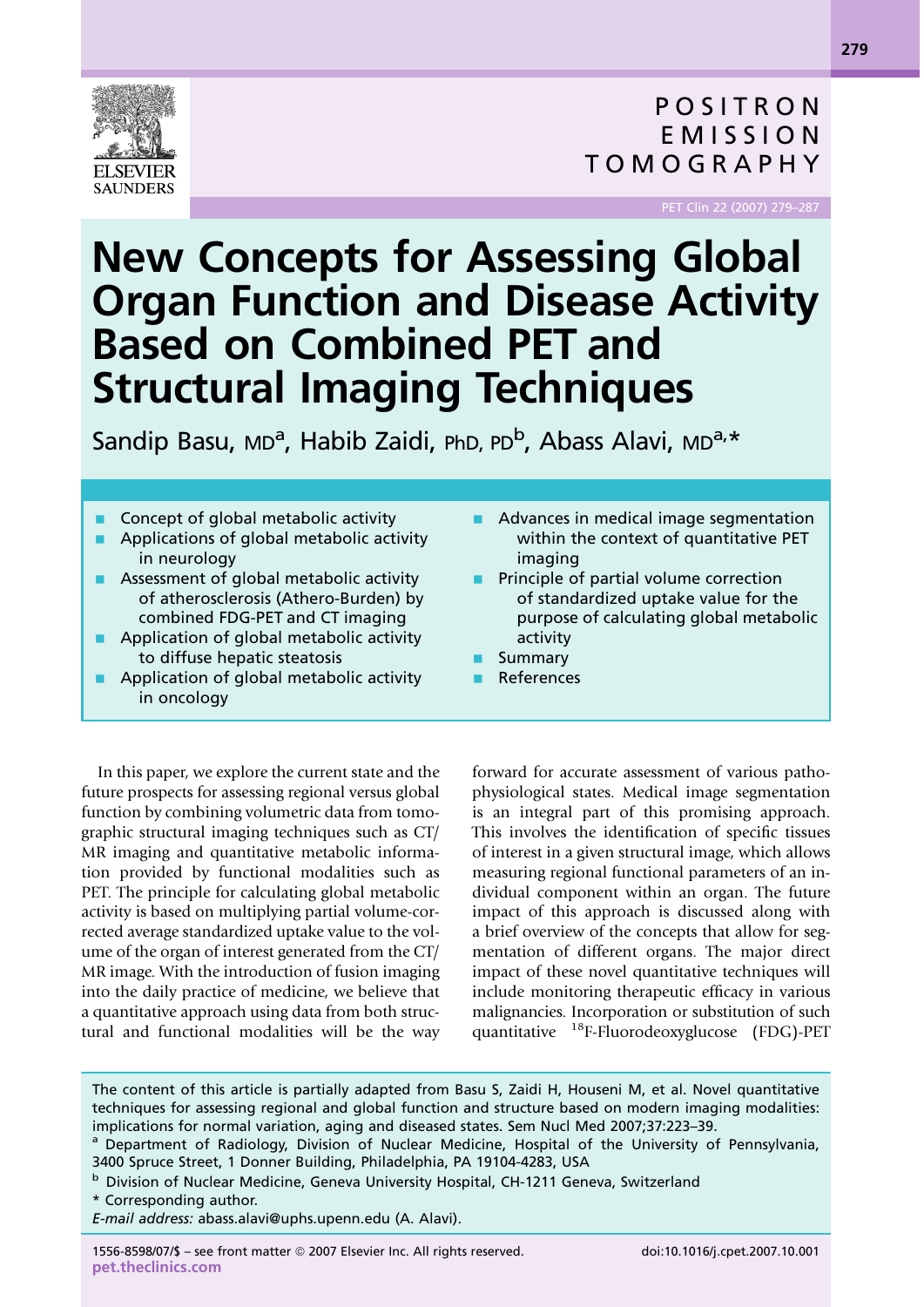data into the different tumor response schemes used in clinical oncology trials like the World Health Organization (WHO) criteria, the Southwest Oncology Group (SWOG) criteria, or the Response Evaluation Criteria in Solid Tumors (RECIST) may substantially improve our ability to evaluate the efficacy of therapies. While the major utility of such measurements will be more accurate assessment of disease activity in cancer, measurement of global metabolic activity in various neuropsychiatric disorders and quantification of the extent of atherosclerosis may influence the management of patients with these disorders.

This paper is intended to discuss ways in which global and regional organ function may be assessed using advanced imaging technologies. In addition, we discuss using FDG-PET to monitor treatment response in various tumors as well as quantification of tumor burden in the entire body. Special emphasis is put on FDG as a model that can also be adopted for other PET radiotracers. The merits of advanced quantitative measures for disease activity assessment in cancer and other disorders will also be addressed.

#### Concept of global metabolic activity

The idea of measuring global metabolic activity was first introduced by Alavi and colleagues [1] in studies of glucose metabolism of the brain in patients with Alzheimer's disease (AD) and in age-matched controls. The measured mean cerebral metabolic rates for glucose were multiplied by segmented brain volumes as seen on MR images. By employing this approach, these investigators were able to demonstrate significant differences between these two populations compared with conventional techniques. The same investigators have proposed adopting a similar approach for assessing global normal organ function and overall disease activity in other settings.

This concept requires calculating tissue volume by using modern computer-based algorithms and accurate (partial volume corrected) measurement of regional metabolic activity (or other functional process) of the organ or disease site of interest. Partial volume effect (PVE) is an important limiting factor for accurate quantitation of radiotracer concentration with PET. However, with recent advances, it is possible to correct for PVEs of the relatively low spatial resolution functional imaging techniques (see the article by Rousset and colleagues elsewhere in this issue). By multiplying partial volume-corrected metabolic measures (such as standardized uptake value [SUV], rates of metabolism, and so forth) by volumetric measures from structural images, one can calculate the metabolic

volumetric product (MVP) for the organ of interest or the diseased site. In situations with multiple disease sites such as metastatic cancer, by combining these measurements in the entire body, it is feasible to calculate the global metabolic activity of the underlying process.

The power of this concept stems from its ability to use both structural and functional alterations that take place as a consequence of disease states such as cancer or of a normal process such as aging. By now, it is well documented that the results from existing uni-dimensional measurement (RECIST) criteria, a standard region of interest (ROI)-based SUV estimate, or other semiquantitative measurements are often prone to inaccuracy and high variability [2]. The concept of global metabolic activity has significant implications for the assessment of cancer and evaluating cancer treatment. It is important in testing new therapeutic agents, and can be effectively employed in the management of other conditions such as atherosclerosis, cardiac disorders, and central nervous system diseases. We provide examples of some of the practical uses of this concept and data generated from preliminary experiments in our own laboratory.

#### Applications of global metabolic activity in neurology

In AD, Alavi and colleagues [1] hypothesized that the absolute amount of glucose used by the entire brain would prove to be a more reliable indicator of the reduced cognitive function than metabolic rates calculated for a unit of brain volume alone. They investigated 20 patients with the probable diagnosis of AD and 17 age-matched controls who underwent FDG-PET and MR imaging within a short time interval. The uncorrected cerebral metabolic rate for glucose (CMRGlc) values were atrophy corrected using the following equation:

| Atrophy corrected average $CMRGL =$                   |  |
|-------------------------------------------------------|--|
| Mean CMRGIc                                           |  |
| percentage of brain tissue in the intracranial volume |  |

 $(1)$ 

Absolute whole brain metabolism was calculated by using the formula:

Absolute whole brain metabolism  $=$ Atrophy corrected mean CMRGlc  $\times$  brain volume  $(2)$ 

Average metabolic rates, when corrected for atrophy, were  $3.91 \pm 1.02$  and  $4.43 \pm 0.87$  (mg of glucose per 100 cm3 brain tissue per minute) for AD patients and controls, respectively, and the difference was not statistically significant (Table 1). Atrophy-weighted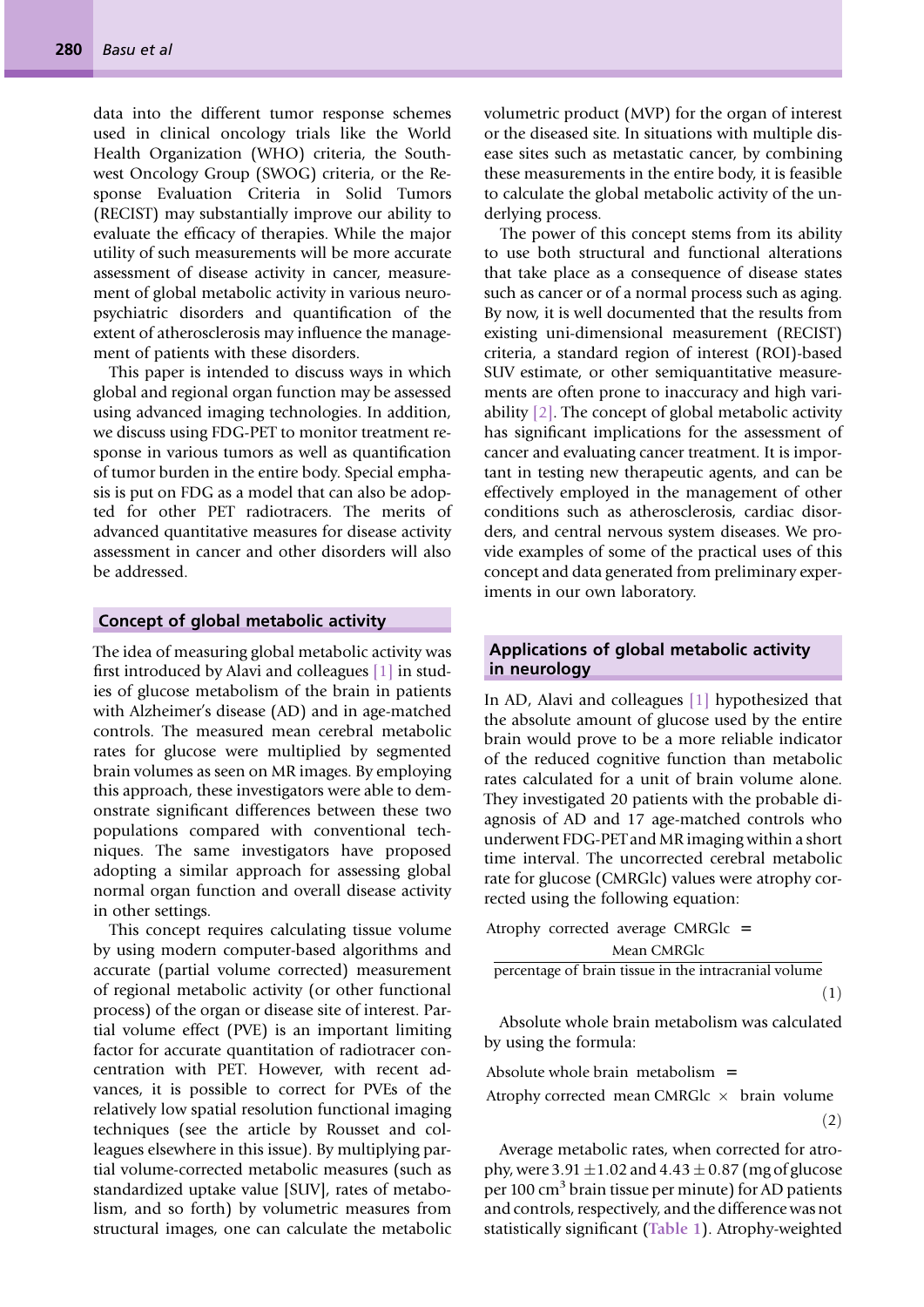|                         |                                                  |                                                | Table 1: Whole brain PET data for Alzheimer's disease and controls |                                                   |
|-------------------------|--------------------------------------------------|------------------------------------------------|--------------------------------------------------------------------|---------------------------------------------------|
|                         | <b>CMRGIC</b><br>(uncorrected),<br>mean $\pm$ SD | <b>CMRGIC</b><br>(corrected),<br>mean $\pm$ SD | Atrophy-weighted<br>total-brain metabolism,<br>mean $\pm$ SD       | Absolute whole-brain<br>metabolism, mean $\pm$ SD |
| AD patients<br>Controls | $3.15 \pm 0.83^a$<br>$3.83 \pm 0.70$             | $3.91 \pm 1.02^b$<br>$4.43 \pm 0.87$           | $29.96 \pm 7.90^{\circ}$<br>$39.09 \pm 7.02$                       | 37.24 $\pm$ 9.65 <sup>d</sup><br>$45.09 \pm 8.52$ |

CMRGlc in mg glucose/100 cc/brain tissue/min; Atrophy-weighted total-brain metabolism in mg glucose/brain/min; Absolute whole-brain metabolism; Absolute whole-brain metabolism in mg glucose/brain/min. Abbreviations: AD, Alzheimer's disease; CMRGIc, cerebral metabolic rate for glucose.<br>
a Significantly different from controls  $P = .01$ .<br>
b Not Significantly different from controls  $P = .11$ .<br>
c Significantly different from

(Adapted from Alavi A, Newberg AB, Souder E, et al. Quantitative analysis of PET and MRI data in normal aging and Alzheimer's disease: atrophy weighted total brain metabolism and absolute whole brain metabolism as reliable discriminators. J Nucl Med 1993;34:1684; with permission.)

total brain metabolism (calculated by multiplying the brain volume, as measured by MR image analysis, by the average metabolic rate) and absolute whole brain metabolism (calculated by multiplying the brain volume by the average metabolic rate corrected for atrophy) were also assessed. Atrophyweighted total brain metabolism was significantly different between the two groups (29.96  $\pm$  7.90 for AD patients compared with 39.1  $\pm$  7.0 for controls,  $P < .001$ ), and it also correlated with Mini-Mental State Examination (MMSE) scores  $(r = 0.59, P < .01)$ . Absolute whole brain metabolism was also found to be significantly different between AD and control groups and correlated well with MMSE scores. These data demonstrated that although the metabolic rate per unit weight of the remaining brain is unchanged in AD compared with controls, atrophy-weighted total brain metabolism and absolute whole brain metabolism are significantly affected. They concluded that both indices could prove to be sensitive

correlates for cognitive dysfunction in AD (see Tables 1 and 2).

### Assessment of global metabolic activity of atherosclerosis (Athero-Burden) by combined FDG-PET and CT imaging

This method was employed to quantify the extent of atherosclerosis in the aorta by multiplying SUVs measured at different segments in the aortic wall with aortic wall volumetric data provided by CT to yield MVPs. Bural and colleagues [3] used this approach in 18 patients who had both FDG-PET and contrast-enhanced CT of the chest and abdomen. All had homogeneous diffuse FDG uptake in all segments of the aortic wall. The patients were divided into three groups according to their age. FDG uptake was measured in different segments of the aorta by calculating the mean SUV for each segment. On each axial CT image, ROI tracings along the inner and outer wall contours of the

|                         |                                                               | Table 2: Recovered whole brain PET data for AD and controls |                                                                 |                                                                |
|-------------------------|---------------------------------------------------------------|-------------------------------------------------------------|-----------------------------------------------------------------|----------------------------------------------------------------|
|                         | Recovered<br><b>CMRGIC</b><br>(uncorrected),<br>mean $\pm$ SD | <b>CMRGIC</b><br>(corrected),<br>mean $\pm$ SD              | Atrophy-weighted<br>total-brain<br>metabolism,<br>mean $\pm$ SD | <b>Absolute</b><br>whole-brain<br>metabolism,<br>mean $\pm$ SD |
| AD patients<br>Controls | $4.89 \pm 1.22^{\circ}$<br>$5.38 \pm 0.88$                    | $6.06 \pm 1.48^{\rm b}$<br>$6.22 + 1.07$                    | 46.61 $\pm$ 12.24 $^{\circ}$<br>55.23 $\pm$ 9.82                | $57.86 \pm 14.89^{\rm d}$<br>63.73 $\pm$ 10.07                 |

CMRGlc in mg glucose/100 cc/brain tissue/min; Atrophy-weighted total-brain metabolism in mg glucose/brain/min; Absolute whole-brain metabolism; Absolute whole-brain metabolism in mg glucose/brain/min.

Abbreviations: AD, Alzheimer's disease; CMRGIc, cerebral metabolic rate for glucose.<br>
<sup>a</sup> Not Significantly different from controls  $P = .17$ .<br>
<sup>b</sup> Not Significantly different from controls  $P = .72$ .<br>
<sup>c</sup> Significantly diffe

(Adapted from Alavi A, Newberg AB, Souder E, et al. Quantitative analysis of PET and MRI data in normal aging and Alzheimer's disease: atrophy weighted total brain metabolism and absolute whole brain metabolism as reliable discriminators. J Nucl Med 1993;34:1685; with permission.)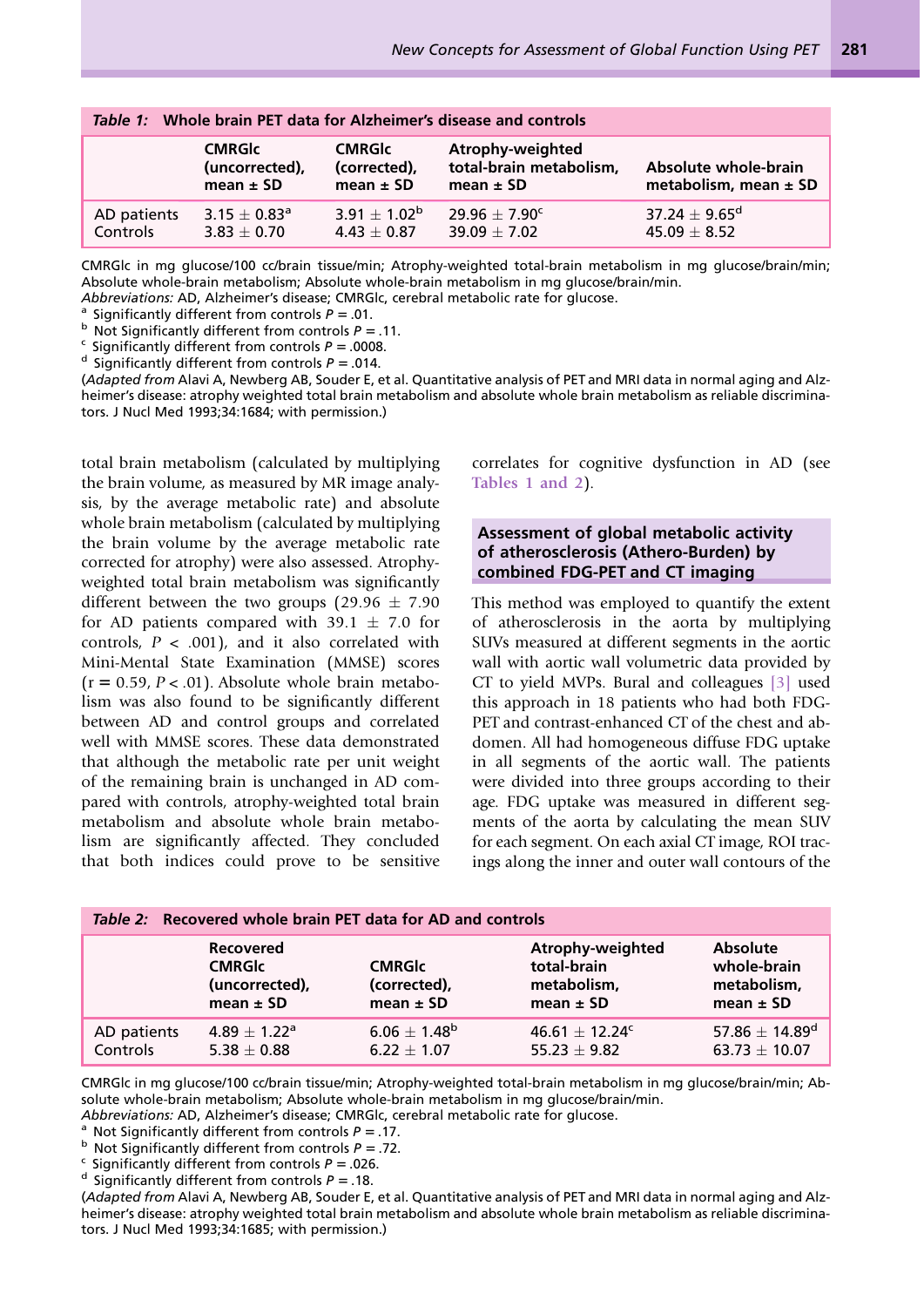aorta were generated. The inner surface area was subtracted from the outer surface area, and net area values for each segment were subsequently multiplied by slice thickness to calculate aortic wall volume. The atherosclerotic burden (AB) was calculated for each segment of the aorta by multiplying SUV by the wall volume. When the aortic wall volumes, SUVs, and AB values in each aortic segment for each age group were compared, they were found to increase with age  $(P < .05)$  (Table 3) and Fig. 1).

#### Application of global metabolic activity to diffuse hepatic steatosis

Bural and colleagues employed combined FDG-PET and MR imaging to calculate hepatic MVPs in both healthy subjects and subjects with diffuse hepatic steatosis. They investigated 24 subjects in this study (11 men, 13 women, age range 21 to 75 years). All subjects had FDG-PET and MR scans within a time interval of  $52 \pm 60$  days. Twelve of the 24 subjects had diffuse hepatic steatosis based on MR imaging criteria. The remaining 12 were selected as age-matched controls, as they had normalappearing livers on MR images and on FDG-PET scans. They calculated the mean and maximum hepatic SUVs for every subject from the FDG-PET images. They also calculated the volume of the liver for each subject from MR images by summing the surface area values and multiplying by the slice thickness. Subsequently, the hepatic MVP was calculated by multiplying liver volume by the mean hepatic SUV in each subject. The mean and maximum hepatic SUVs and the hepatic MVPs were compared for two groups. Mean and maximum hepatic SUVs for the group with diffuse hepatic steatosis were  $2.2 \pm 0.1$  and  $3.2 \pm 0.4$ , respectively, compared with 1.8  $\pm$  0.2 and 2.4  $\pm$ 0.3 for the control group, respectively, and all were statistically significantly different ( $P < .05$ ). Hepatic MVP was  $3.7 \pm 0.2$  (SUV - L) for the group with diffuse hepatic steatosis, and  $2.3 \pm 0.9$  (SUV - L) for the control group ( $P < .05$ ).

# Application of global metabolic activity in oncology

The concept of whole-body metabolic burden (WBMB) was examined by investigators from the University of Pennsylvania in lymphoma patients. Individual lesion metabolic burden (MB) was calculated by measuring the volume on CT  $(V_{CT})$ , the mean SUV measured on PET of the CT volume (SUV<sub>meanCT</sub>), and the Recovery Coefficient (RC):

$$
MB = SUV_{meanCT} (V_{CT})/RC
$$
 (3)

where RC recovers counts that extend beyond the CT volume as a result of partial volume effects, and was obtained from a calibration plot study of hot sphere activity within a warm background phantom for the PET scanner used. For lesions larger than 3 cm, RC was 1. The preliminary results showed that MB is a promising measure when corrected for partial volume effects and operator error in drawing ROIs. The WBMB was defined as the sum of the individual MB of all lesions identified. This index appeared promising to monitor changes in total body tumor burden in patients undergoing treatment.

WBMB =  $\sum_{i=1}^{n} MB_i$  where *n* is the number of individual tumors outlined. Akin to single-lesion MB, the WBMB had units of SUV  $\times$  volume. Examples of this have been depicted in Table 4.

More recently, Larson and colleagues [4] reported the concept of ''Total Lesion Glycolysis'' (TLG), which was defined as  $T L G = SUV_{mean} \times volume$  of PET lesion. They further defined the response index (also known as Larson-Ginsberg Index  $-$  LGI) as:

$$
\Delta TLG \ (LGI) = \frac{\left[ (SUV_{mean})_1 \times (Vol)_1 - (SUV_{mean})_2 \times (Vol)_2 \right]}{(SUV_{mean})_1 \times (Vol)_1} \times 100
$$
\n
$$
(4)
$$

where "1" and "2" denote the pre- and posttreatment FDG-PET scans, respectively. They investigated 41 patients with locally advanced lung  $(n = 2)$ , rectal  $(n = 17)$ , esophageal  $(n = 16)$ , and gastric

|                                                            |                                                        |                                                        | Table 3: SUVs (mean $\pm$ SD) for each aortic segment and for the total aorta |                                                        |                                                         |
|------------------------------------------------------------|--------------------------------------------------------|--------------------------------------------------------|-------------------------------------------------------------------------------|--------------------------------------------------------|---------------------------------------------------------|
| Age, y                                                     | <b>Ascending</b><br>aorta                              | Arch of the<br>aorta                                   | <b>Descending</b><br>thoracic aorta                                           | Abdominal<br>aorta                                     | <b>Total SUV</b>                                        |
| $21-40 (n = 5)$<br>$41-60 (n = 7)$<br>$61-80 (n = 6)$<br>P | $1.7 \pm 0.3$<br>$2.0 \pm 0.4$<br>$2.3 \pm 0.3$<br>.04 | $1.8 \pm 0.3$<br>$1.9 \pm 0.5$<br>$2.3 \pm 0.1$<br>.07 | $1.7 \pm 0.3$<br>$2.1 \pm 0.5$<br>$2.4 \pm 0.3$<br>.03                        | $1.6 \pm 0.3$<br>$1.8 \pm 0.2$<br>$2.2 \pm 0.4$<br>.04 | $1.7 \pm 0.3$<br>$2.0 \pm 0.4$<br>$2.3 \pm 0.3$<br>.001 |

Abbreviation: SUV, standardized uptake value.

(Adapted from Bural GG, Torigian DA, Chamroonrat W, et al. Quantitative assessment of the atherosclerotic burden of the aorta by combined FDG-PET and CT image analysis: a new concept. Nucl Med Biol 2006;33:1037–43; with permission.)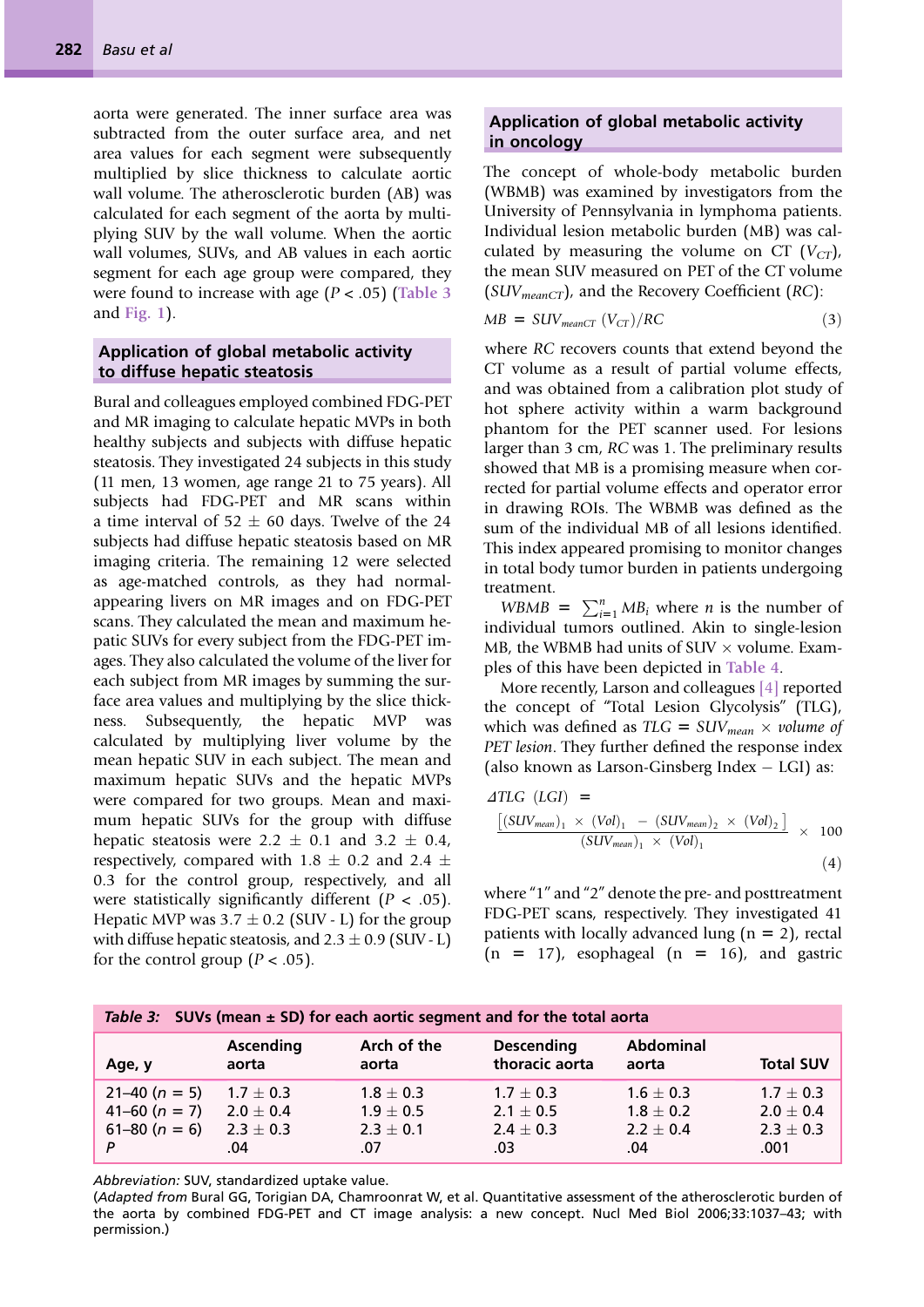

Fig. 1. Assessment of changes in global metabolic activity of aortic atherosclerosis (atheroburden) with increasing age. (Adapted from Bural GG, Torigian DA, Chamroonrat W, et al. Quantitative assessment of the atherosclerotic burden of the aorta by combined FDG-PET and CT image analysis: a new concept. Nucl Med Biol 2006;33:1037–43; with permission.)

 $(n = 6)$  cancer. They concluded that the visual response score and  $\triangle TLG$  are substantially correlated with other response parameters and are highly reproducible.

### Advances in medical image segmentation within the context of quantitative PET imaging

Image segmentation has been employed in several clinical and research applications of quantitative PET imaging [5]. These include estimation of organ and tumor volumes as well as delineation of target treatment volumes in external radiotherapy, extraction of parameters of clinical relevance such as the left ventricular region in nuclear cardiology [6], automated ROI delineation of structures of interest in dynamic functional imaging [7], generation of functional images to highlight regions of similar temporal behavior (components) [8], determination of the attenuation map in emission tomography [9], anatomically guided image reconstruction and partial volume segmentation [10], and construction of voxel-based anthropomorphic phantoms based on high-resolution anatomical images [11].

One important application of this approach has been in the calculation of tissue metabolism of different brain components and MRI-guided partial volume correction in PET. Fig. 2 shows a representative slice of a T2-weighted MR image through the brain and the corresponding segmentation results separately showing each tissue type including gray matter (GM), white matter (WM), and cerebrospinal fluid (CSF). MR images were first corrected for inhomogeneity and were subsequently standardized with regard to intensity before application of the segmentation algorithm. The mean intensity and standard deviation for each of GM,

|      |                          | Table 4: Pre- and posttreatment assessment of Global Metabolic Burden (Volume × SUV) in patients with lymphoma                                                                                                                                                                |               |                         |                          |                |                  |                   |               |                         |                          |                 |
|------|--------------------------|-------------------------------------------------------------------------------------------------------------------------------------------------------------------------------------------------------------------------------------------------------------------------------|---------------|-------------------------|--------------------------|----------------|------------------|-------------------|---------------|-------------------------|--------------------------|-----------------|
| Case | <b>SUVmean</b><br>Pre Rx | suvmean<br>Post Rx                                                                                                                                                                                                                                                            | change        | <b>SUVmax</b><br>Pre Rx | <b>SUVmax</b><br>Post Rx | change<br>್    | Pre Rx<br>SUVmax | Post Rx<br>SUVmax | change<br>ಸಿ  | <b>SUVmax</b><br>Pre Rx | <b>SUVmax</b><br>Post Rx | change          |
|      | 3.4                      |                                                                                                                                                                                                                                                                               | $\frac{0}{0}$ | 11.25                   |                          |                |                  |                   | 51            | <b>199</b>              |                          |                 |
|      | 2.33                     | 0.77                                                                                                                                                                                                                                                                          |               | 6.29                    | 1.96                     | $\frac{69}{6}$ | 58<br>I 52       | $\overline{3}$    | $\frac{8}{2}$ | 333<br>850              | 78                       | $\frac{20}{77}$ |
|      |                          | $\overline{C}$                                                                                                                                                                                                                                                                | 29            | 23                      | 17.5                     | 24             | 50               | 50                |               |                         | 600                      | 29              |
|      |                          | Reprinted from Basu S, Zaidi H, Houseni M, et al. Novel quantitative techniques for assessing regional and global function and structure based on modern imaging modalities:<br>Abbreviations: post Rx, post-treatment; pre Rx, pretreatment; SUV, standardized uptake value. |               |                         |                          |                |                  |                   |               |                         |                          |                 |

(Reprinted from Basu S, Zaidi H, Houseni M, et al. Novel quantitative techniques for assessing regional and global function and structure based on modern imaging modalities: Novel quantitative techniques for assessing regional and global function and structure based mplications for normal variation, aging and diseased states. Semin Nucl Med 2007;37:223-39; with permission.) implications for normal variation, aging and diseased states. Semin Nucl Med 2007;37:223–39; with permission.) et al. Σ Houseni Zaidi H. (Reprinted from Basu S,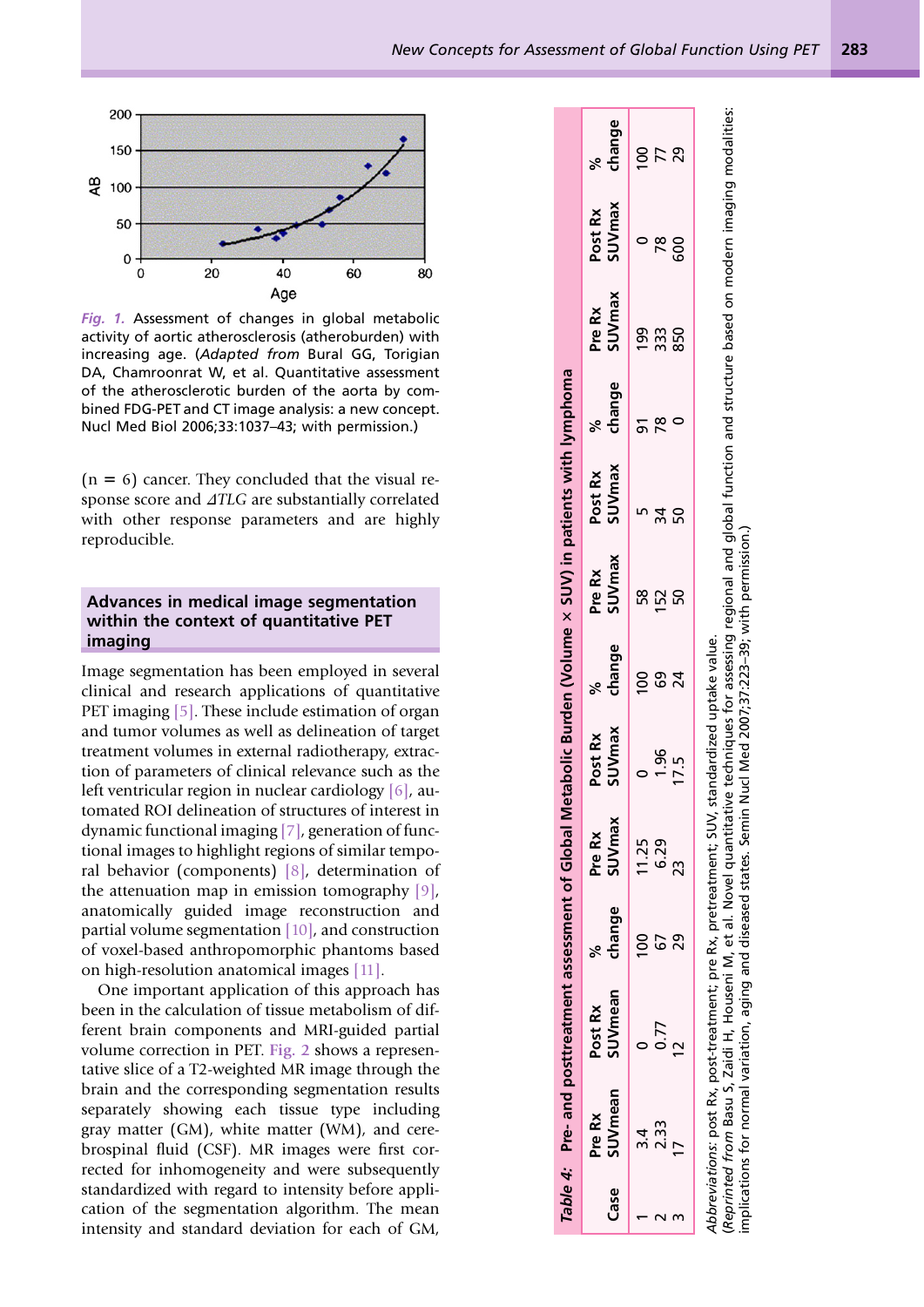

Fig. 2. Segmentation technique used to calculate SUV in GM, WM, and CSF. (A) Axial slice of intensity inhomogeneity corrected and intensity standardized T2-weighted image. (B-D) Color overlays on same axial T2weighted image corresponding to segmented WM, GM, and CSF, respectively. (Reprinted from Basu S, Zaidi H, Houseni M, et al. Novel quantitative techniques for assessing regional and global function and structure based on modern imaging modalities: implications for normal variation, aging and diseased states. Semin Nucl Med 2007;37(3):223–39; with permission.)

WM, and CSF regions were subsequently determined from the training data set and are then fixed. A fuzzy connectedness framework was used for creating a brain intracranial mask, and the fuzzy membership value of each voxel in each brain tissue was estimated, and final segmentation of the brain tissues was simply performed via a maximum likelihood criterion as described by Zhuge and colleagues [12].

The same segmentation technique has also been employed in the lung parenchyma. Historically, segmentation of the lungs on CT scans has been a popular research area because of its usefulness in computer-based analysis of thoracic CT images and computer-aided diagnosis. A number of image segmentation approaches have been proposed and many of them have found applications in clinical settings. For example, the software system 3DVIEW-NIX [13] was used to segment the CT image of the lungs to obtain the left and the right lung. The steps were as follows: (1) The Threshold operation was used to segment the lung tissue from the rest of the CT image. (2) Subsequently, Interactive2D was used to manually remove the areas that were not a part of the lungs or were a part of the airway tree. (3) The mask that was produced covered only the lung area. Using Interactive2D once again, the left lung was removed and hence the mask for the right lung was obtained. (4) Algebra was used to obtain the left lung by subtracting the right lung mask from the entire lung mask. Fig. 3 displays the segmentation results on a chest CT in one subject.

In PET imaging of cancer patients, image segmentation has a variety of important applications for tumor quantitation in staging, assessment of tumor response to therapy, and definition of target volumes for radiation therapy planning [14,15]. One such novel automated system was recently proposed for the segmentation of oncological PET data aiming at providing an accurate quantitative analysis tool [16]. The initial step involves Expectation Maximization (EM)-based mixture modeling using a k-means clustering procedure, which varies voxel order for initialization. A multiscale Markov model is then used to refine this segmentation by modeling spatial correlations between neighboring image voxels. Anthropomorphic phantom experiments were conducted for quantitative evaluation of the performance of the proposed segmentation algorithm. The comparison of actual tumor volumes to the volumes calculated using different segmentation methodologies including standard k-means, spatial-domain Markov Random Field Model (MRFM), and the new multiscale MRFM showed that the latter dramatically reduces the relative error to less than 8% for small lesions (7-mm radii) and less than 3.5% for larger lesions (9-mm radii). The analysis of the resulting segmentations of clinical oncologic PET data confirms that this method can successfully segment patient lesions. For problematic PET images (Fig. 4), this technique permits the identification of tumors situated very close to areas of nearby high normal physiological uptake.

To enhance lesion detectability, using similarity measures for analysis of dynamic oncological imaging to increase the contrast between normal tissues and lesions is a promising approach [17]. One such method, proposed originally for cardiac imaging is now being investigated for oncology PET studies. This uses the cross- $y_B$ -energy operator, a nonlinear similarity measure that quantifies the interaction between two time-signals including their first and second derivatives [8]. Similarity measure between the time activity curve (TAC) of each pixel and the mean value of the TACs of a reference region of the dynamic image series is calculated, thereby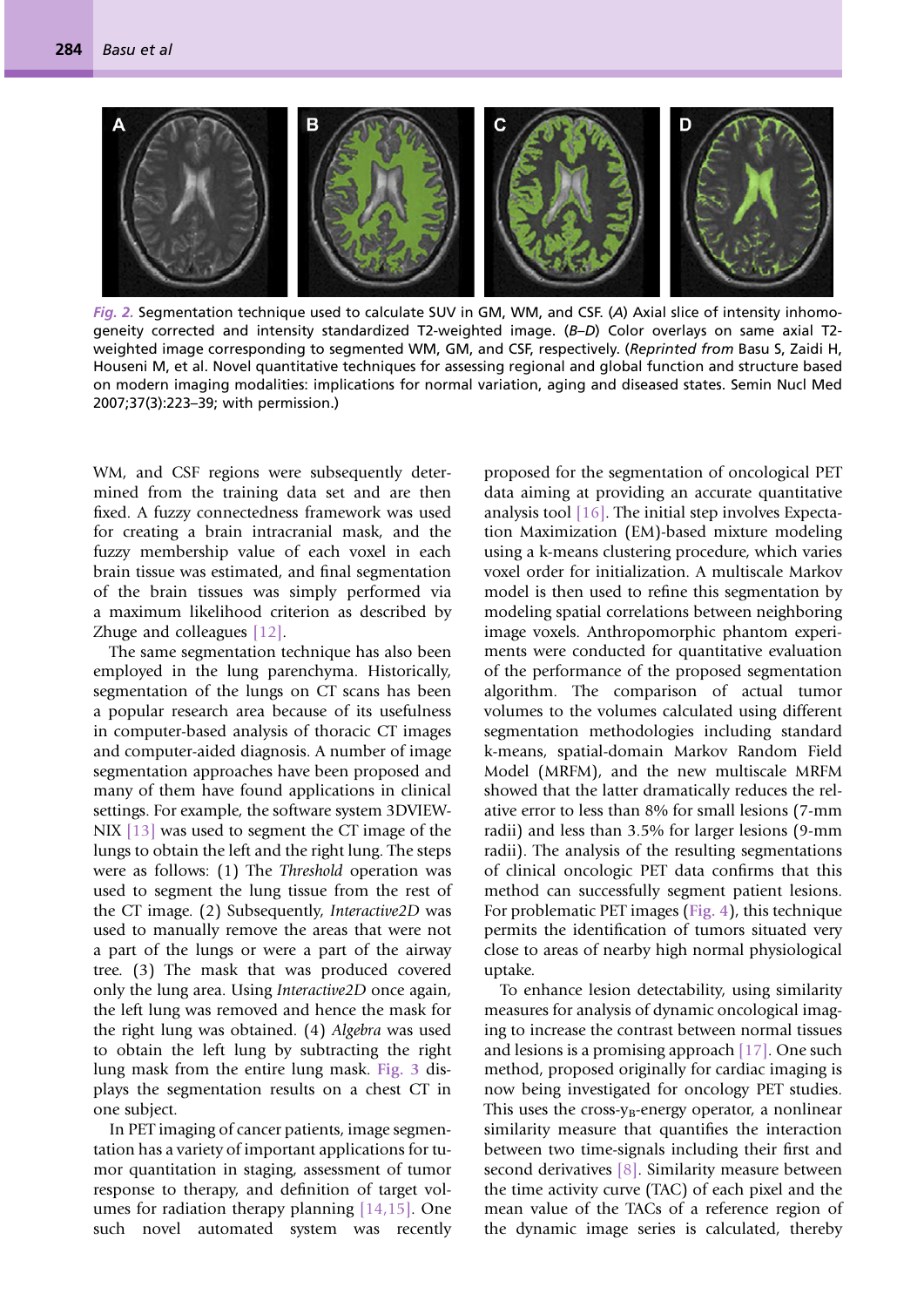

Fig. 3. Illustration of lung CT segmentation results. From left to right: original axial CT image, right lung segmentation, and left lung segmentation. (Reprinted from Basu S, Zaidi H, Houseni M, et al. Novel quantitative techniques for assessing regional and global function and structure based on modern imaging modalities: implications for normal variation, aging and diseased states. Semin Nucl Med 2007;37(3):223–39; with permission.)

generating images that demonstrate temporal changes in radioactive tracer distribution.

# Principle of partial volume correction of standardized uptake value for the purpose of calculating global metabolic activity

The partial volume effect is one of the important technical constraints for accurate quantitation with PET, mostly related to the scanner resolution (see the article by Rousset and colleagues elsewhere in this issue). There is growing concern with regard to partial volume effect correction on the quantification procedure in FDG-PET studies in small lesions [18]. This effect is also a problem in other imaging techniques including singlephoton emission computed tomography and structural imaging, when small objects (compared with the imaging system's spatial resolution) are examined. Many investigators have addressed this effect in brain PET studies  $[10,19-25]$ , where the major concern is to measure the exact concentration of the tracers such as FDG in the brain. In practice, the actual spatial resolution of the reconstructed PET images is substantially less than that specified by phantom studies that are typically at best 4 mm using state of the art clinical PET scanners. This limited spatial resolution leads to an inaccurate measurement of the true concentration of the radiotracer in lesions less than 2 to 3 times the spatial resolution of the PET scanner as defined by the full-width at half-maximum (FWHM) of a point-spread function. One method to correct for the PVE is to use the lesion size as determined by anatomic imaging modalities as the basis for the calculation of the correct SUV [26,27].



Fig. 4. Illustration of the automated segmentation procedure for PET. From left to right: original clinical image, resultant segmentation (eight segments) using traditional MRFM, and resultant segmentation using multiscale MRFM. (Adapted from Montgomery D, Amira A, Zaidi H. Fully automated segmentation of oncological PET volumes using a combined multiscale and statistical model. Med Phys 2007;34:722–36; with permission.)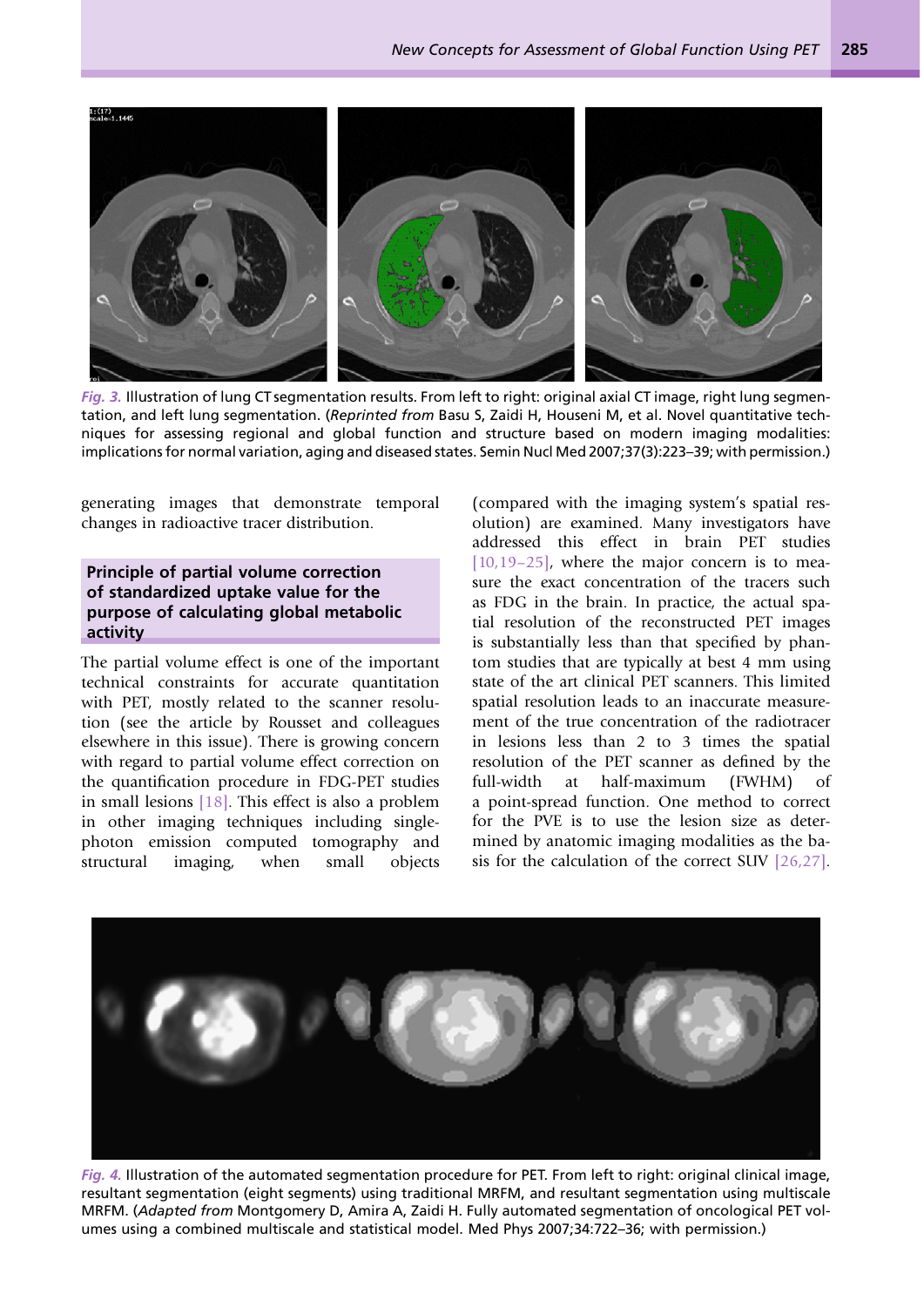This represents an essential step in calculating the global metabolic activity.

#### Summary

In the near future, it is likely that highly sophisticated methodologies and software for accurate quantitative analysis will become widely available in clinical settings and no longer restricted to large research groups where highly skilled technical staff is available. The motivation of vendors to develop and incorporate advanced software for quantitative analysis is triggered by interest and demand from the clinicians as end users. It is expected that this will happen shortly so that the estimation of global metabolic activity and other quantitative parameters will become routine in the practice of clinical PET imaging.

#### **References**

- [1] Alavi A, Newberg AB, Souder E, et al. Quantitative analysis of PET and MRI data in normal aging and Alzheimer's disease: atrophy weighted total brain metabolism and absolute whole brain metabolism as reliable discriminators. J Nucl Med 1993;34:1681–7.
- [2] Keyes J. SUV: standard uptake value or silly useless value? J Nucl Med 1995;36:1836–9.
- [3] Bural GG, Torigian DA, Chamroonrat W, et al. Quantitative assessment of the atherosclerotic burden of the aorta by combined FDG-PET and CT image analysis: a new concept. Nucl Med Biol 2006;33:1037–43.
- [4] Larson SM, Erdi Y, Akhurst T, et al. Tumor treatment response based on visual and quantitative changes in global tumor glycolysis using PET-FDG imaging. The visual response score and the change in total lesion glycolysis. Clin Positron Imaging 1999;2:159–71.
- [5] Quantitative analysis in nuclear medicine imaging. In: Zaidi H, editor. New York: Springer; 2006. p. 564.
- [6] Behloul F, Lelieveldt BP, Boudraa A, et al. Neurofuzzy systems for computer-aided myocardial viability assessment. IEEE Trans Med Imaging 2001;20:1302–13.
- [7] Wong K-P, Dagan F, Meikle SR, et al. Segmentation of dynamic PET images using cluster analysis. IEEE Trans Nucl Sci 2002;49:200–7.
- [8] Boudraa A, Cexus J-C, Zaidi H. Functional segmentation of dynamic nuclear medicine images by cross-PsiB energy operator. Comput Methods Programs Biomed 2006;84:148–54.
- [9] Zaidi H, Hasegawa BH. Determination of the attenuation map in emission tomography. J Nucl Med 2003;44:291–315.
- [10] Baete K, Nuyts J, Laere KV, et al. Evaluation of anatomy based reconstruction for partial volume correction in brain FDG-PET. Neuroimage 2004; 23:305–17.
- [11] Zaidi H, Xu XG. Computational anthropomorphic models of the human anatomy: the path to realistic Monte Carlo modeling in medical imaging. Annu Rev Biomed Eng 2007;9: 471–500.
- [12] Zhuge Y, Liu J, Udupa JK. Membership-based multiprotocol MR brain image segmentation. Medical Imaging 2003: Image Processing, San Diego, CA, USA, 2003/05/16/, 2003;5032:1572–9.
- [13] Udupa JK, Odhner D, Samarasekera S, et al. 3DVIEWNIX: an open, transportable, multidimensional, multimodality, multiparametric imaging software system. Medical Imaging 1994: Image Capture, Formatting, and Display, Newport Beach, CA, USA, 1994/05/01/, 1994;2164: 58–73.
- [14] Paulino AC, Thorstad WL, Fox T. Role of fusion in radiotherapy treatment planning. Semin Nucl Med 2003;33:238–43.
- [15] Gregoire V, Haustermans K, Geets X, et al. PETbased treatment planning in radiotherapy: a new standard? J Nucl Med 2007;48:68S–77S.
- [16] Montgomery D, Amira A, Zaidi H. Fully automated segmentation of oncological PET volumes using a combined multiscale and statistical model. Med Phys 2007;34:722–36.
- [17] Thireou T, Kontaxakis G, Strauss LG, et al. Feasibility study of the use of similarity maps in the evaluation of oncological dynamic positron emission tomography images. Med Biol Eng Comput 2005; 43:23–32.
- [18] Soret M, Bacharach SL, Buvat I. Partial-volume effect in PET tumor imaging. J Nucl Med 2007; 48:932–45.
- [19] Tanna NK, Kohn MI, Horwich DN, et al. Analysis of brain and cerebrospinal fluid volumes with MR imaging: impact on PET data correction for atrophy. Part II. Aging and Alzheimer dementia. Radiology 1991;178:123–30.
- [20] Chawluk J, Alavi A, Dann R, et al. Positron emission tomography in aging and dementia: effect of cerebral atrophy. J Nucl Med 1987;28:431–7.
- [21] Rousset OG, Ma Y, Evans AC. Correction for partial volume effects in PET: principle and validation. J Nucl Med 1998;39:904–11.
- [22] Frouin V, Comtat C, Reilhac A, et al. Correction of partial volume effect for PET striatal imaging: fast implementation and study of robustness. J Nucl Med 2002;43:1715–26.
- [23] Aston JA, Cunningham VJ, Asselin MC, et al. Positron emission tomography partial volume correction: estimation and algorithms. J Cereb Blood Flow Metab 2002;22:1019–34.
- [24] Quarantelli M, Berkouk K, Prinster A, et al. Integrated software for the analysis of brain PET/ SPECT studies with partial-volume-effect correction. J Nucl Med 2004;45:192–201.
- [25] Zaidi H, Ruest T, Schoenahl F, et al. Comparative evaluation of statistical brain MR image segmentation algorithms and their impact on partial volume effect correction in PET. Neuroimage 2006;32: 1591–607.